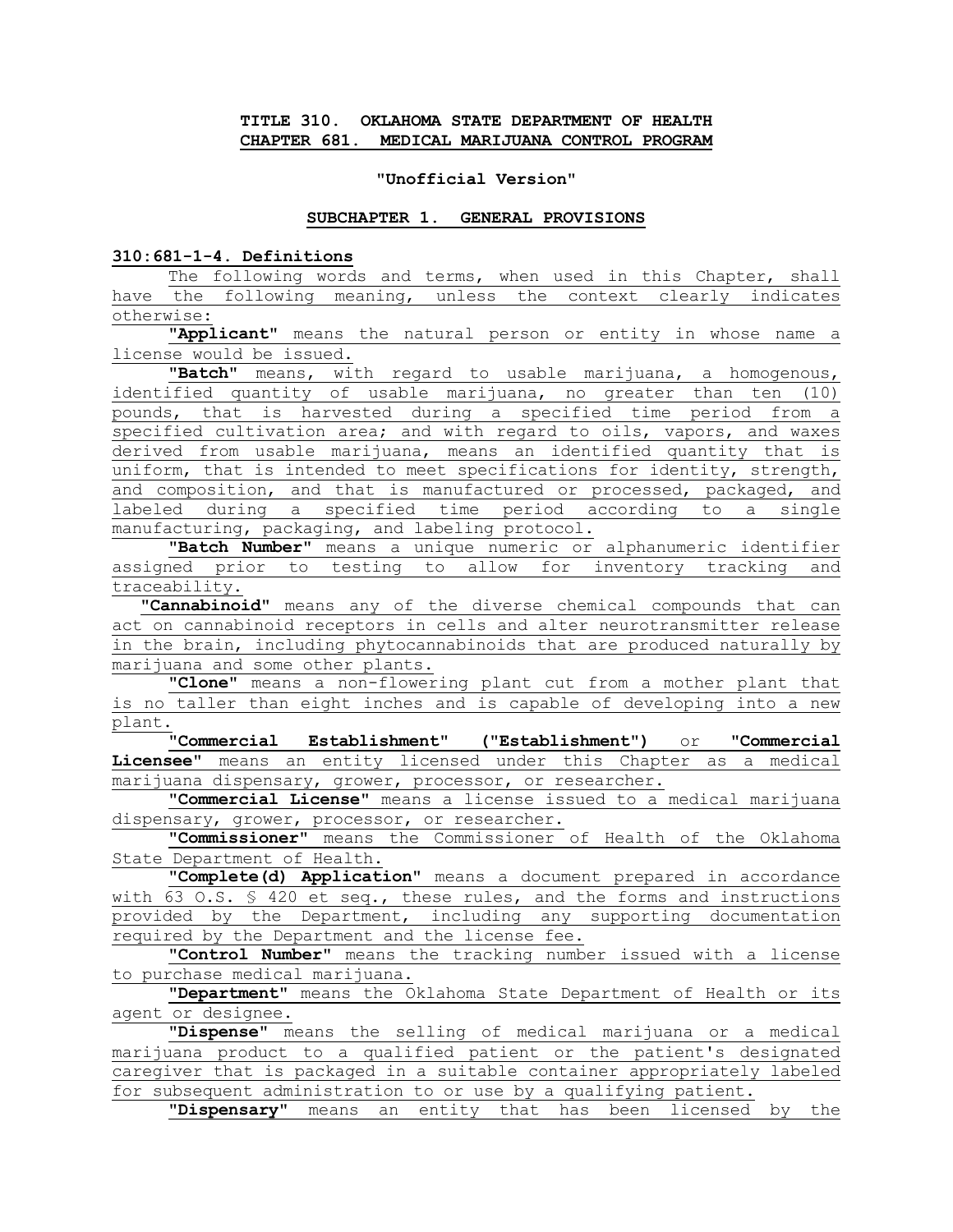Department pursuant to Title 63 O.S. § 421 and this Chapter, which allows the entity to purchase medical marijuana from a processer licensee or grower licensee and sell medical marijuana only to qualified patients, or their parents or legal guardian(s) if applicable, and caregivers.

**"Disqualifying Criminal Conviction"** means:

(A) Any non-violent felony conviction within two (2) years of submitting an application to the Department;

(B) Any violent felony conviction for an offense listed in Title 57 O.S. § 571(2) within five (5) years of submitting an application to the Department.

**"Entity"** means an individual, a general partnership, a limited partnership, a limited liability company, a trust, an estate, an association, a corporation, or any other legal or commercial entity.

**"Food"** has the same meaning as set forth in 63 O.S. § 1-1101 and OAC 310:257-1-3 ("'food' means (1) articles used for food or drink for man, (2) chewing gum, and (3) articles used for components of any such article") and as set forth in OAC 310:260-1-6 ("'food' means any raw, cooked, or processed edible substance, ice, beverage or ingredient used or intended furor use or for sale in whole or in part for human consumption").

**"Grower"** or **"Commercial Grower"** means an entity that has been licensed by the Department pursuant to Title 63 O.S. § 422, which allows the entity to grow, harvest, and package medical marijuana according to this Chapter for the purpose of selling medical marijuana to a dispensary, processor, or researcher.

**"Information Panel"** has the same definition as set forth in 21 CFR § 101.2 and means "that part of the label immediately contiguous and to the right of the principal display panel as observed by an individual facing the principal display panel."

**"Label"** carries the same definition as set forth in 63 O.S. § 1-1101 and means a display of written, printed, or graphic matter upon the immediate container of any article; and a requirement made by or under authority of this article that any word, statement, or other information appearing on the label shall not be considered to be complied with unless such word, statement, or other information also appears on the outside container or wrapper, if there be any, of the retail package of such article, or is easily legible through the outside container or wrapper.

**"Licensee"** means any natural born person or entity that holds a marijuana license provided for in this Chapter, excluding inmates of any local, county, state, or federal correctional facility or jail.

**"Lot"** means the food produced during a period of time indicated by a specific code.

**"Manufacture"** means the process of converting harvested plant material into medical marijuana concentrate by physical or chemical means for use as an ingredient in a medical marijuana product.

**"Marijuana"** means all parts of a plant of the genus cannabis, whether growing or not; the seeds of a plant of that type; the resin extracted from a part of a plant of that type; and every compound, manufacture, salt, derivative, mixture, or preparation of a plant of that type or of its seeds or resin. "Marijuana" does not include the mature stalks of the plant, fiber produced from the stalks, oils or cake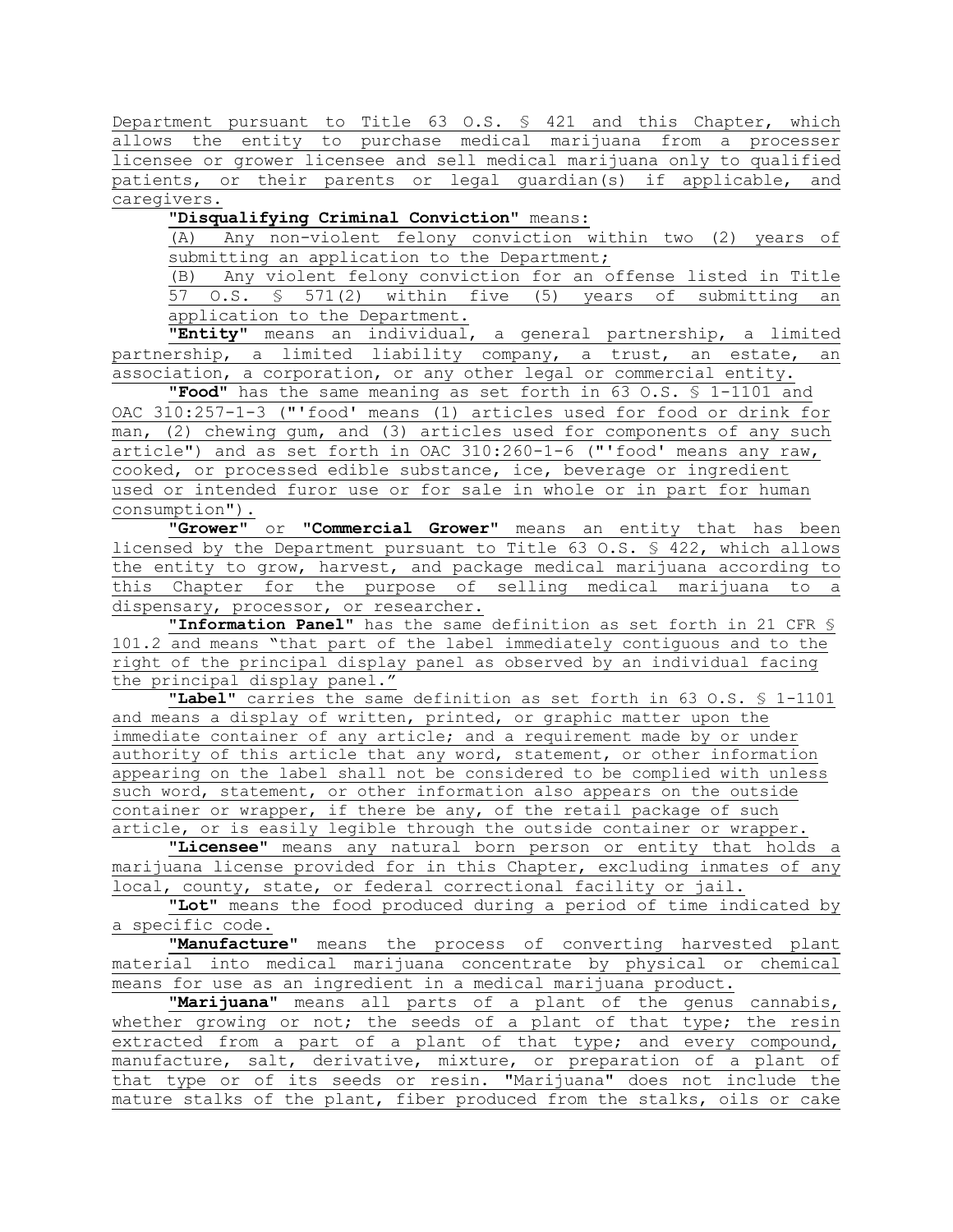made from the seeds of the plant, or any other compound, manufacture, salt, derivative, mixture, or preparation of the mature stalks, except the resin extracted from the mature stalks, fiber, oil or cake, or the sterilized seed of the plant that is incapable of germination**.**

**"Mature Plant"** means harvestable female marijuana plant that is flowering.

**"Medicaid"** means the federal program that is also commonly known as "SoonerCare."

**"Medical Marijuana"** means marijuana that is grown, processed, dispensed, tested, possessed, or used for a medical purpose.

**"Medical Marijuana Concentrate" or "Concentrate"** means a substance obtained by separating cannabinoids from any part of the marijuana plant by physical or chemical means, so as to deliver a product with a cannabinoid concentration greater than the raw plant material from which it is derived, intended to be refined for use as an ingredient in a medical marijuana product and not for administration to a qualified patient.

**"Medical Marijuana Product"** means a product that contains cannabinoids that have been extracted from plant material or the resin therefrom by physical or chemical means and is intended for administration to a qualified patient, including but not limited to oils, tinctures, edibles, pills, topical forms, gels, creams, forms medically appropriate for administration by vaporization or a nebulizer, patches, tinctures, and liquids excluding live plant forms.

**"Medical Marijuana Waste"** means unused, surplus, returned or outof-date marijuana; recalled marijuana; unused marijuana; plant debris of the plant of the genus cannabis, including dead plants and all unused plant parts and roots; and any wastewater generated during growing and processing.

**"Mother Plant"** means a marijuana plant that is grown or maintained for the purpose of generating clones, and that will not be used to produce plant material for sale to a processor or dispensary.

**"Oklahoma Resident" or "Resident"** means an individual who resides in the State of Oklahoma and can provide proof of residency as required by 63 O.S. § 420 et seq. and OAC 310:681-1-6.

**"Oklahoma Uniform Symbol"** means the image, established by the Department and made available to commercial licensees, indicating the package contains marijuana and must be printed at least one-half inch in size by one-half inch in size in color.

**"Out-of-State Medical Marijuana Patient License"** means an unexpired medical marijuana patient license issued by another U.S. state, which is the substantial equivalent of the Oklahoma medical marijuana patient license issued pursuant to OAC 310:681-2-1 and 310:681-2-2.

**"Package"** or **"Packaging"** means any container or wrapper that a grower or processor may use for enclosing or containing medical marijuana or medical marijuana products.

**"Packager"** means**,** as used in Title 63 O.S. § 422(C), a processor.

**"Patient"** or **"Qualified patient"** means a person that has been properly issued a medical marijuana license pursuant to Title 63 O.S. § 420 et seq. and these rules.

**"Physician**" means a doctor of medicine or a doctor of osteopathic medicine who holds a valid, unrestricted and existing license to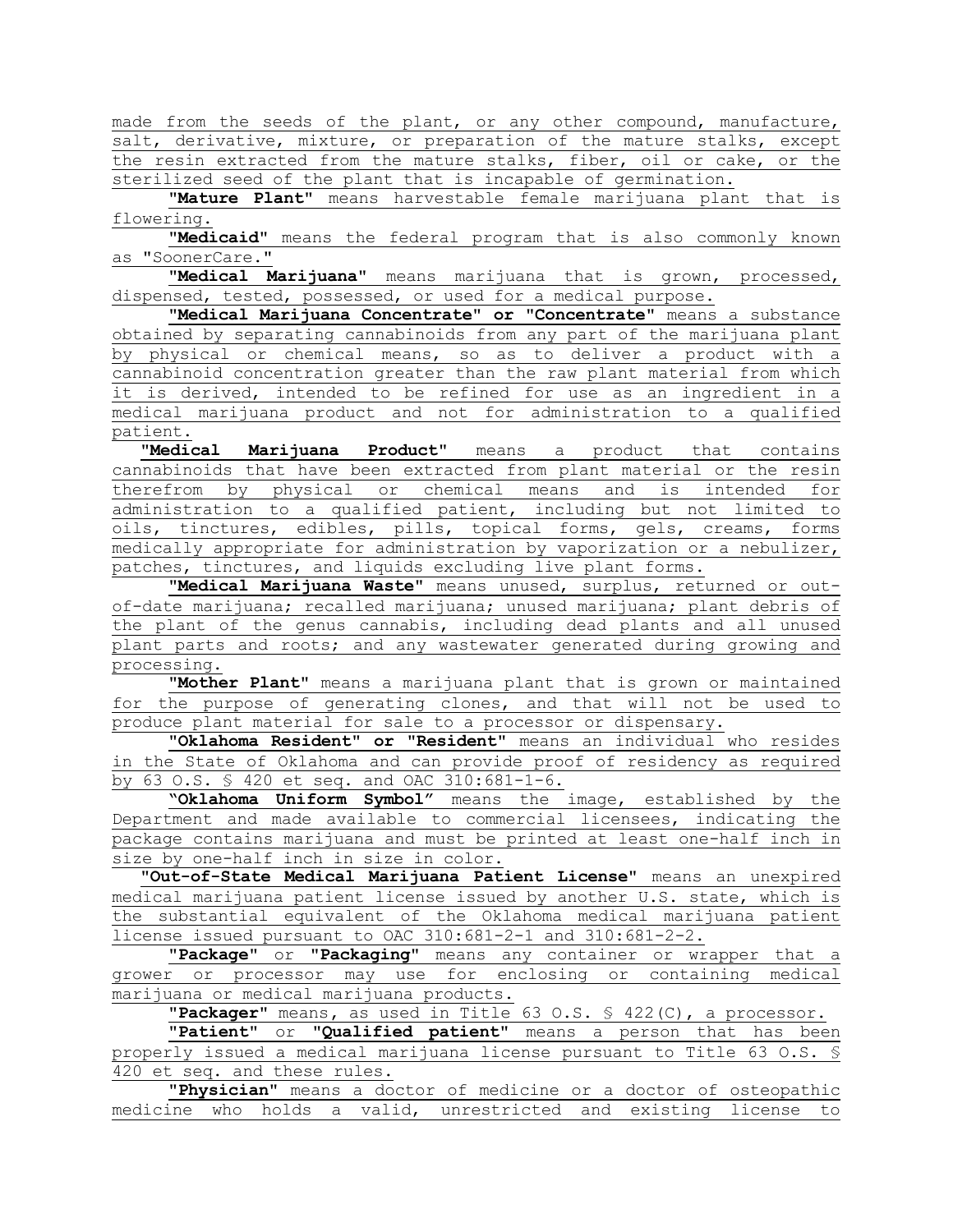practice in the State of Oklahoma and meets the definition of "board certified" under rules established by either the Oklahoma Board of Medical Licensure or the Oklahoma Board of Osteopathic Examiners.

**"Plant Material"** means the leaves, stems, buds, and flowers of the marijuana plant, and does not include seedlings, seeds, clones, stalks, or roots of the plant or the weight of any non-marijuana ingredients combined with marijuana.

**"Principal Display Panel"** has the same definition as set forth in 21 CFR § 101.1 and "means the part of a label that is most likely to be displayed, presented, shown, or examined under customary conditions of display for retail sale."

**"Private School"** means an elementary, middle, or high school maintained by private individuals, religious organizations, or corporations, funded, at least in part, by fees or tuition, and open only to pupils selected and admitted based on religious affiliations or other particular qualifications.

**"Processor"** means an entity that has been licensed by the Department pursuant to Title 63 O.S. § 423, which allows the entity to: purchase marijuana from a commercial grower; prepare, manufacture, process, package, sell to, and deliver medical marijuana products to a dispensary licensee or other processor licensee; and may manufacture marijuana received from a qualified patient into a medical marijuana concentrate, for a fee.

**"Public School"** means an elementary, middle, or high school established under state law, regulated by the local state authorities in the various political subdivisions, funded and maintained by public taxation, and open and free to all children of the particular district where the school is located.

**"Retailer" means,** as used in Title 63 O.S. § 420 et seq., a dispensary.

**"Revocation**" means the Department's final decision that any license issued pursuant to this Chapter is rescinded because the individual or entity does not comply with the applicable requirements in this Chapter.

**"Rules"** means, unless otherwise indicated, the rules as adopted and set forth in OAC 310:681.

"**Seedling"** means a marijuana plant that has no flowers.

**"State Question"** means Oklahoma State Question No. 788 and Initiative Petition Number 412.

#### **SUBCHAPTER 5. COMMERCIAL ESTABLISHMENTS**

#### **310:681-5-8.1. Food Safety Standards for processors**

(a) **Purpose.** This Section sets forth the food safety standards that processors must comply with in the preparation, production, manufacturing, processing, handling, packaging, and labeling of edible marijuana products.

(b) **Existing law.** This Section does not relieve licensed processors of any obligations under existing laws, rules, and regulations, including 63 O.S. § 1-1101 et seq., OAC 310:257, and OAC 310:260, to the extent they are applicable and do not conflict with 63 O.S. § 420A et. seq.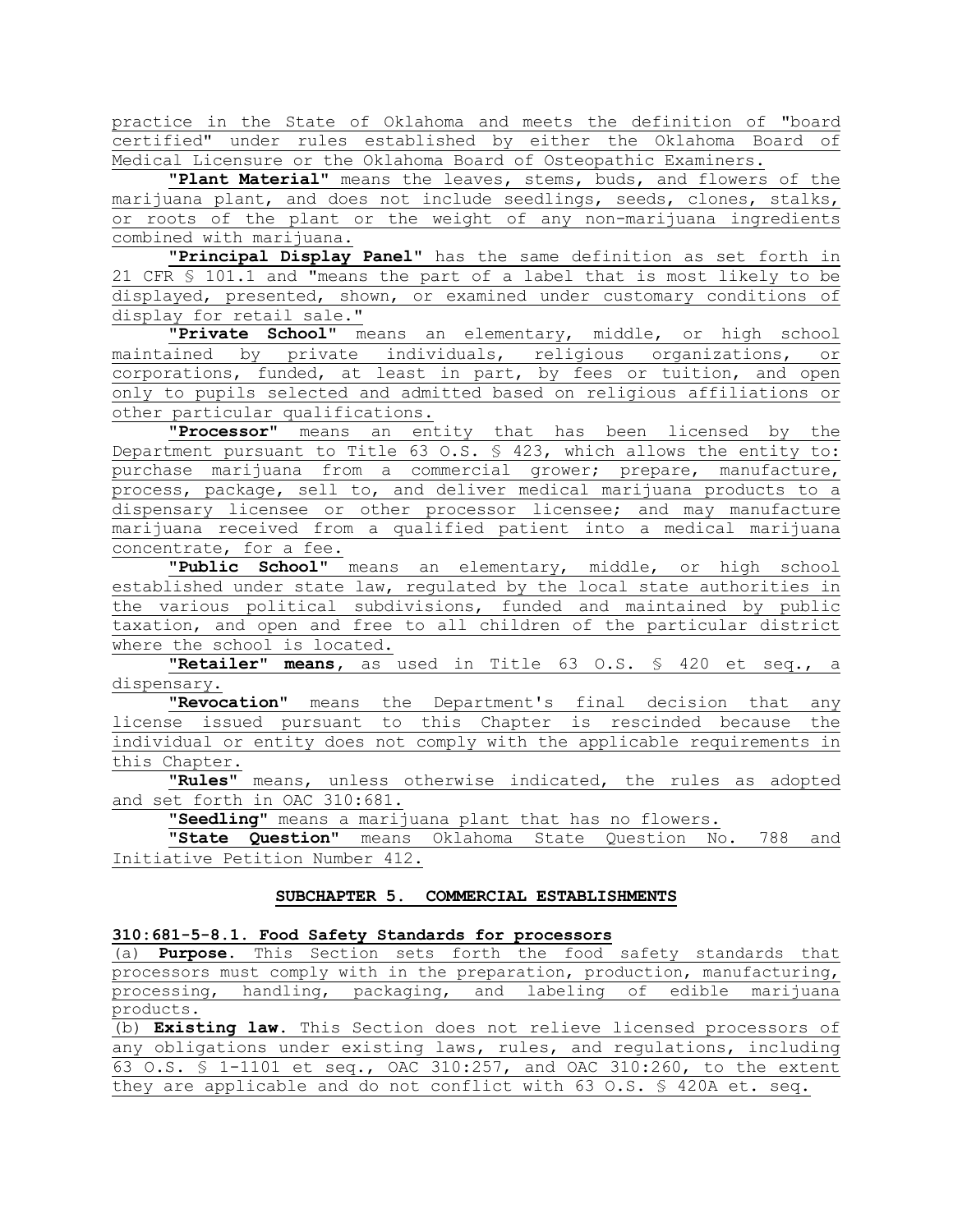(1) The sale, offer to sell, dispense or release into commerce of any food or confection under a name, label, or brand when the name, label, or brand either precisely or by slang term or popular usage, is the name, label, or brand of marijuana is not prohibited.

(2) Marijuana used in food shall be considered an additive, a component, and/or an edible substance.

(3) Marijuana shall not be considered a deleterious, poisonous, or nonnutritive substance, and the use of marijuana, alone, in food shall not make such food adulterated or misbranded.

(c) **Updated law.** In the event the Oklahoma Board of Health or the Commissioner of Health amends OAC 310:257 or OAC 310:260, adopts new food safety rules, or incorporates into Oklahoma law updated federal food safety standards, including Title 21 of the Code of Federal Regulations, licensed processors shall comply with such rules to the extent they are applicable and do not conflict with 63 O.S. § 420A et seq. or these rules.

(d) **Board meetings.** The Medical Marijuana Industry Expert Board/Food Safety Standards Board shall meet as regularly as its members deem necessary to review Oklahoma food safety laws and these rules and to take action, including amending and/or adding recommended standards to the Oklahoma Board of Health or the Commissioner of Health.

(e) **Labeling and packaging.** Labels and packages for food containing marijuana shall comply with all applicable requirements in existing Oklahoma law, rules, and regulations, and any laws incorporated therein by reference, to the extent they do not conflict with 63 O.S.  $\overline{\$}$  420A.

(1) Title 21, part 101 of the Code of Federal Regulations ("CFR"), as of August 22, 2018, is hereby incorporated by reference into this Section to the extent it is applicable and does not conflict with 63 O.S. § 420A et seq.

(2) Existing requirements for principal display panels or information panels include:

(A) Name and address of the business;

(B) Name of the food;

(C) Net quantity or weight of contents;

(D) Ingredients list;

(E) Food allergen information;

(F) Nutrition labeling, if required under 21 CFR § 101.9;

(3) In addition, principal display panels or information panels must contain:

(A) List of cannabis ingredients;

(B) The batch of marijuana;

(C) The strain of marijuana (optional);

(D) THC dosage in milligrams per unit; and

(E) The lot code.

(4) Nutrient content, health, qualified health and structure/function claims must comply with the Food and Drug Administration ("FDA") Food Labeling Guide.

(5) Packaging must contain the statement, "For accidental ingestion call 1-800-222-1222."

(6) All packages and individually-packaged product units, including but not limited to those from bulk packaging, must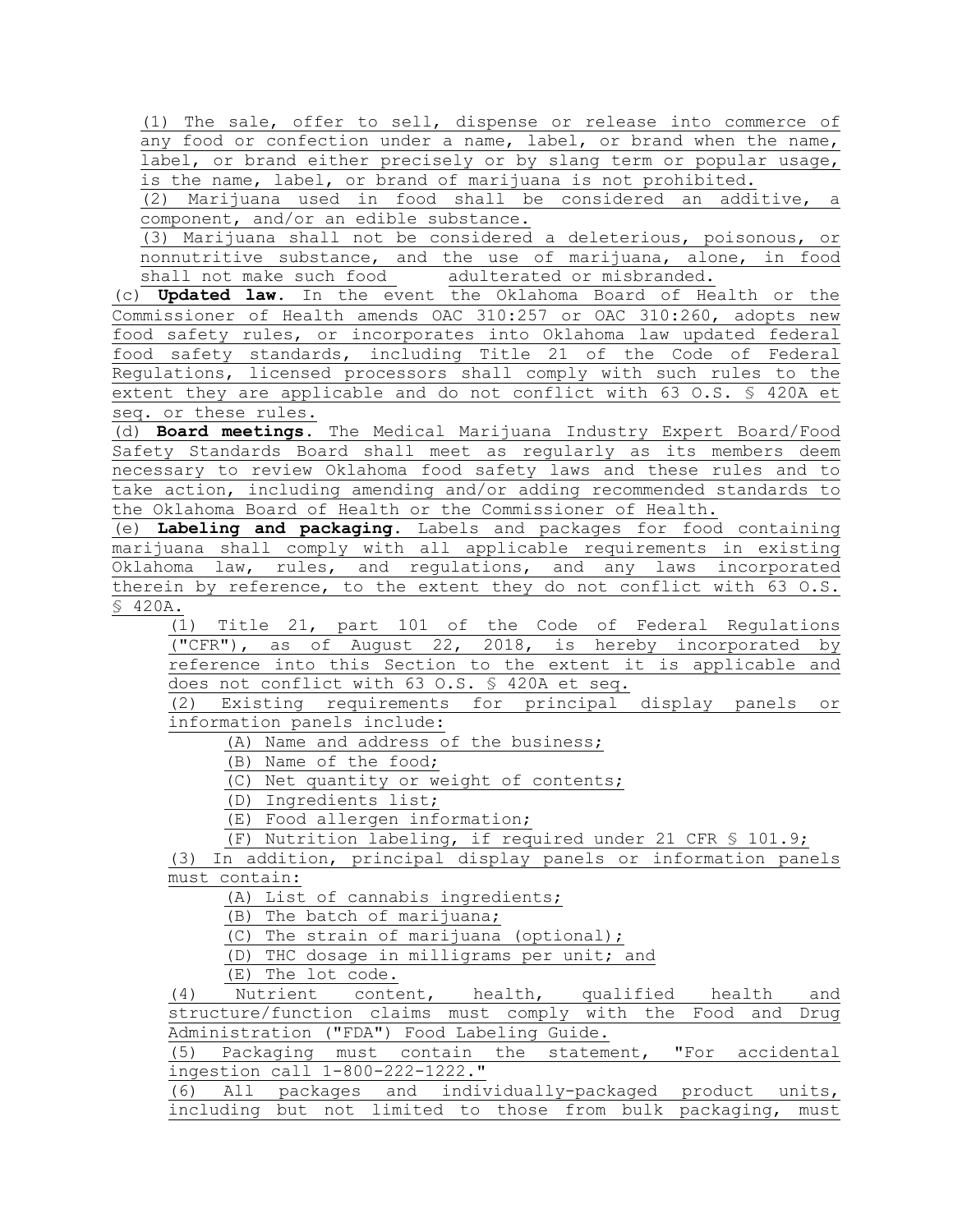contain the Oklahoma uniform symbol in clear and plain sight. The Oklahoma uniform symbol must be printed at least one-half inch by one-half inch in size in color.

(7) In order to comply with OAC 310:681-7-1(4) and this Section, a label must contain a warning that states, "Women should not use marijuana or medical marijuana products during pregnancy because of the risk of birth defects or while breastfeeding."

(f) **Recommended HACCP.** A Hazard Analysis and Critical Control Plan ("HACCP"), as set forth under Title 21, Part 120 of the Code of Federal Regulations, shall be recognized as a standardized best practice to ensure that food is suitable for human consumption and that food-packaging materials are safe and suitable. Processors are encouraged to adopt a HACCP to help ensure compliance with existing Oklahoma food safety laws, particularly OAC 310:260-3-6.

(g) **Required testing procedures.** In light of the medical nature of marijuana authorized under 63 O.S. § 420A et seq. and to ensure the suitability and safety for human consumption of food products containing medical marijuana, processors are required to test food products containing medical marijuana for microbials, solvent and chemical residue, metals, pesticide residue, potency, and contaminants and filth in accordance with the following standards and thresholds.

(1) **Frequency.** Processors shall on a quarterly basis test one lot of each type of edible medical marijuana product.

(2) **Allowable thresholds**. Products that fail to meet the thresholds as set forth below must be rejected and/or recalled immediately. In the event of recall, processors shall immediately notify the Department and all commercial establishments to which the recalled product was or may have been sold or transferred of the recall. Upon notification of the recall, the Department should work with dispensaries to notify patients who received the recalled product.

(3) **Retention of test results and records.** Processors shall retain all test results and related records for three (3) years.

(4) **Microbiological testing.** 

(A) All products shall be tested for aerobic plate count.

(B) Product test results shall validate that less than one colony forming unit (CFU) per gram of tested material is present for E. coli or Salmonella species or the product shall be rejected and/or recalled.

(C) Products shall be tested for the presence of yeast and molds. Product test results shall validate less than 104 CFU or the product shall be rejected and/or recalled.

(D) Test reports shall include method reference.

# (5) **Solvent and chemical residue.**

(A) Food products containing medical marijuana shall be tested for the following solvents to the maximum extent practical:

(i) Acetone  $< 1,000$  ppm

(ii) Benzene < 2 ppm

(iii) Butanes/ Heptanes < 1,000 ppm

(iv) Hexane < 60 ppm

(v) Isopropyl Alcohol < 1,000 ppm

(vi) Pentane  $< 1,000$  ppm

(vii) Propane < 1,000 ppm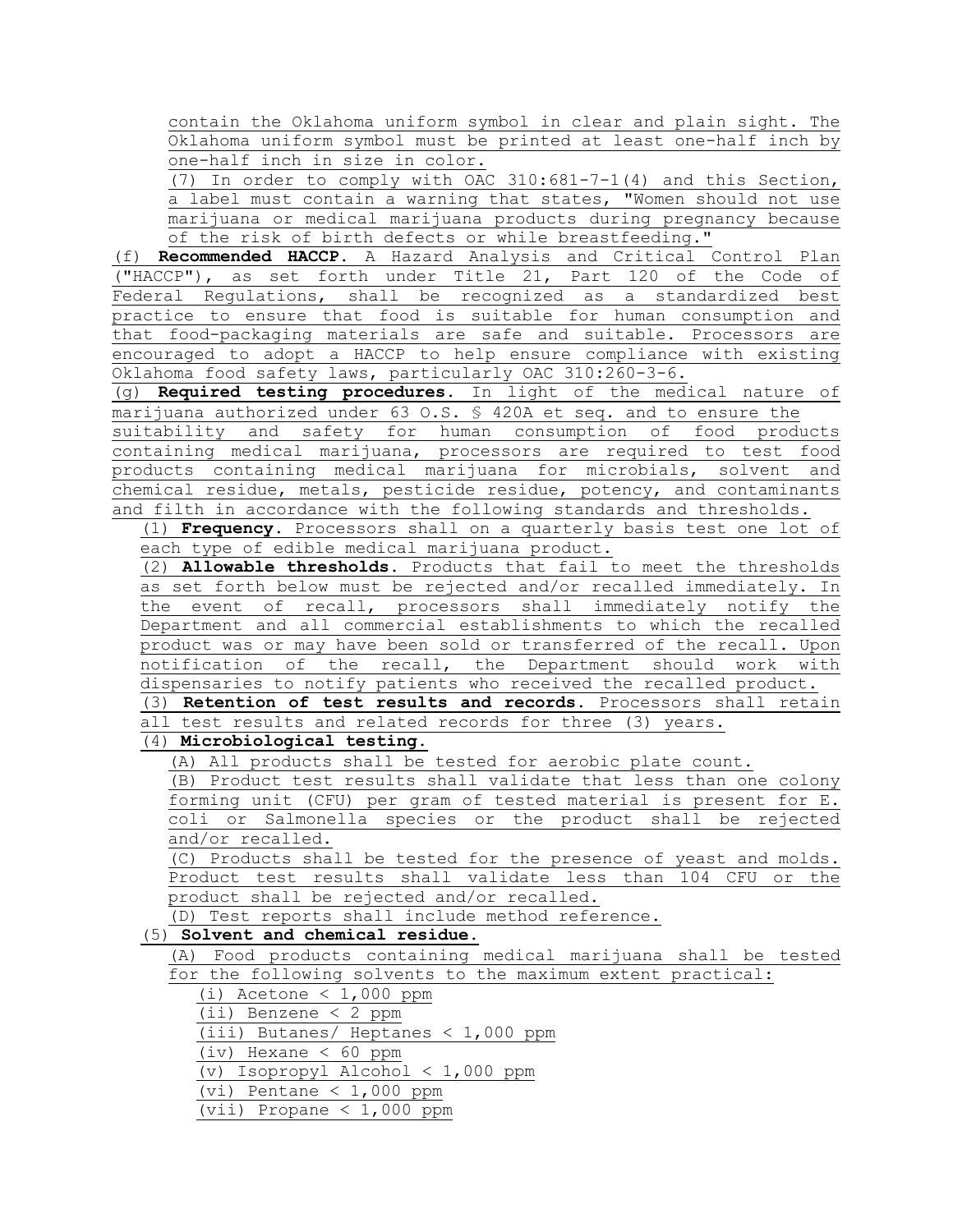(viii)Toluene < 180 ppm

(ix) Total Xylenes (m, p, o-xylenes) < 430 ppm

(B) Test reports shall provide specific data for all listed and detected solvents.

(C) The test report shall list any solvents listed above that could not be tested for.

(D) If the test equipment's Limit of Detection (lowest possible detection limit) is above the specified limit for a solvent, the equipment's Limit of Detection amount will be considered sufficient to exceed safe contamination limits.

(E) If the cannabis concentrate used to make an infused product was tested for solvents and chemical residue and test results indicate the lot was within established limits, then the infused product does not require additional testing for solvents and chemical residue.

# (6) **Metals.**

(A) Testing for heavy metals shall include but is not limited to lead, arsenic, cadmium, and mercury.

(B) Test results shall meet the following thresholds:

(i) Lead – max limit < 1ppm

(ii) Arsenic – max limit < 0.4 ppm

(iii) Cadmium - max limit  $< 0.44$  ppm

(iv) Mercury – max limit < 0.2 ppm

(C) If the cannabis concentrate used to make an infused product was tested for metals and test results indicate the lot was within established limits, then the infused product does not require additional testing for metals.

# (7) **Pesticide residue.**

(A) Processors shall test all product batches for pesticides; 0.1 ppm or a positive result at the Limit of Detection (equipment's lowest possible detection amount) will be considered to exceed safe residue limits.

(B) Pesticide residue testing shall analyze samples for the presence of chlorinated hydrocarbons, organophosphates, carbamates, pyrethroids, neonicotinoids, acaracides, fungicides, and bactericides to the maximum extent practical.

(C) If the cannabis concentrate used to make an infused product was tested for pesticides and test results indicate the lot was within established limits, then the infused product does not require additional testing for pesticides.

(8) **Potency.** Processors shall test products for and provide results for levels of total THC.

(9) **Contaminants and filth.** Processors shall inspect all products for contaminants and filth.

(A) Contaminants include any biological or chemical agent, foreign matter, or other substances not intentionally added to products that may compromise food safety or suitability.

(B) Processors shall document allowable thresholds for physical contaminants as part of the product test plan. Inspection requirements should be included in the operation's product test plan for third party testing, if applicable.